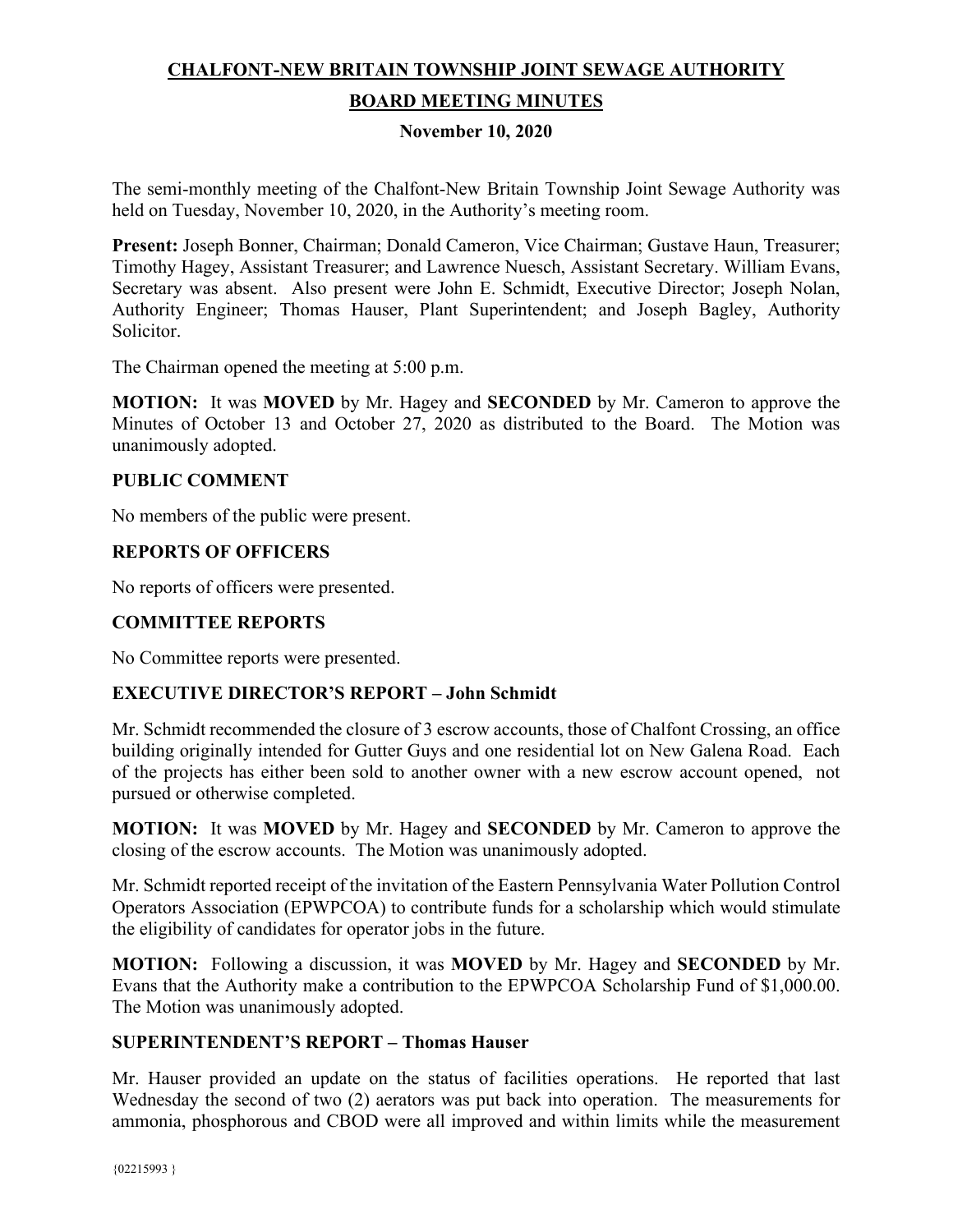for fecal coliform was down but not yet within limits. Another aerator shaft was put into place today. As of November 10, the Plant is in compliance with its permit limitations except for fecal coliform. Mr. Hauser expects that by Monday, November 16 three (3) out of the four (4) aerators will be operating. In addition, less air is needed in the Fall when the atmosphere is cooler (unlike the Summer). There was a discussion regarding the plastic discs on the shaft.

Mr. Evans asked for a tour of the affected facilities. There was a discussion that the Facilities Committee has already inspected the facilities and an invitation was extended to Mr. Evans to also observe the facilities in question.

# **ENGINEER'S REPORT – Joseph Nolan, P.E.**

Mr. Nolan presented Requisition No. 215 for Capital Expenditures in the amount of \$10,294.77 pertaining to computer hardware replacements and he recommended approval.

**MOTION:** It was **MOVED** by Mr. Haun and **SECONDED** by Mr. Cameron to approve Requisition No. 215 for Capital Expenditures in the amount of \$10,294.77. The Motion was unanimously adopted.

Mr. Nolan next presented Requisition No. 258 for Capital Improvements in the amount of \$6,045.50 pertaining to the Biosolids Dryer Replacement Project and the design of the Pump Station No. 4 Relocation Project.

**MOTION:** It was **MOVED** by Mr. Haun and **SECONDED** by Mr. Nuesch to approve Requisition No. 258 for Capital Improvements in the amount of \$6,045.50. The Motion was unanimously adopted.

Mr. Nolan provided an update on the Pump Station No. 4 Relocation Project. He reported that the design is being prepared for the force main and gravity sewer as well as the pump station. Mr. Nolan will be meeting with Mr. Schmidt next week to review the redesign. The redesign has shifted the pump station closer to the Township Park. The original design would have placed the new pump station within the Township's Riparian Corridor. The Township Zoning Code prohibits utilities within the Riparian Corridor. The redesign has moved the improvements outside the Corridor.

# **SOLICITOR'S REPORT – Joseph M. Bagley, Esquire**

Mr. Bagley had nothing to report.

# **TREASURER'S REPORT –** Gustave Haun

Mr. Haun presented the bill list with the General Operating Expenses amounting to \$326,585.69. He reviewed the previously-approved Capital Expenditures and Capital Improvements as well as payments to the Loan Fund of \$73,304.25 making the total expenditures for the month \$416,230.21 and he recommended approval.

**MOTION:** It was **MOVED** by Mr. Haun and **SECONDED** by Mr. Cameron to approve the total expenditures of \$416,230.21. The Motion was unanimously adopted.